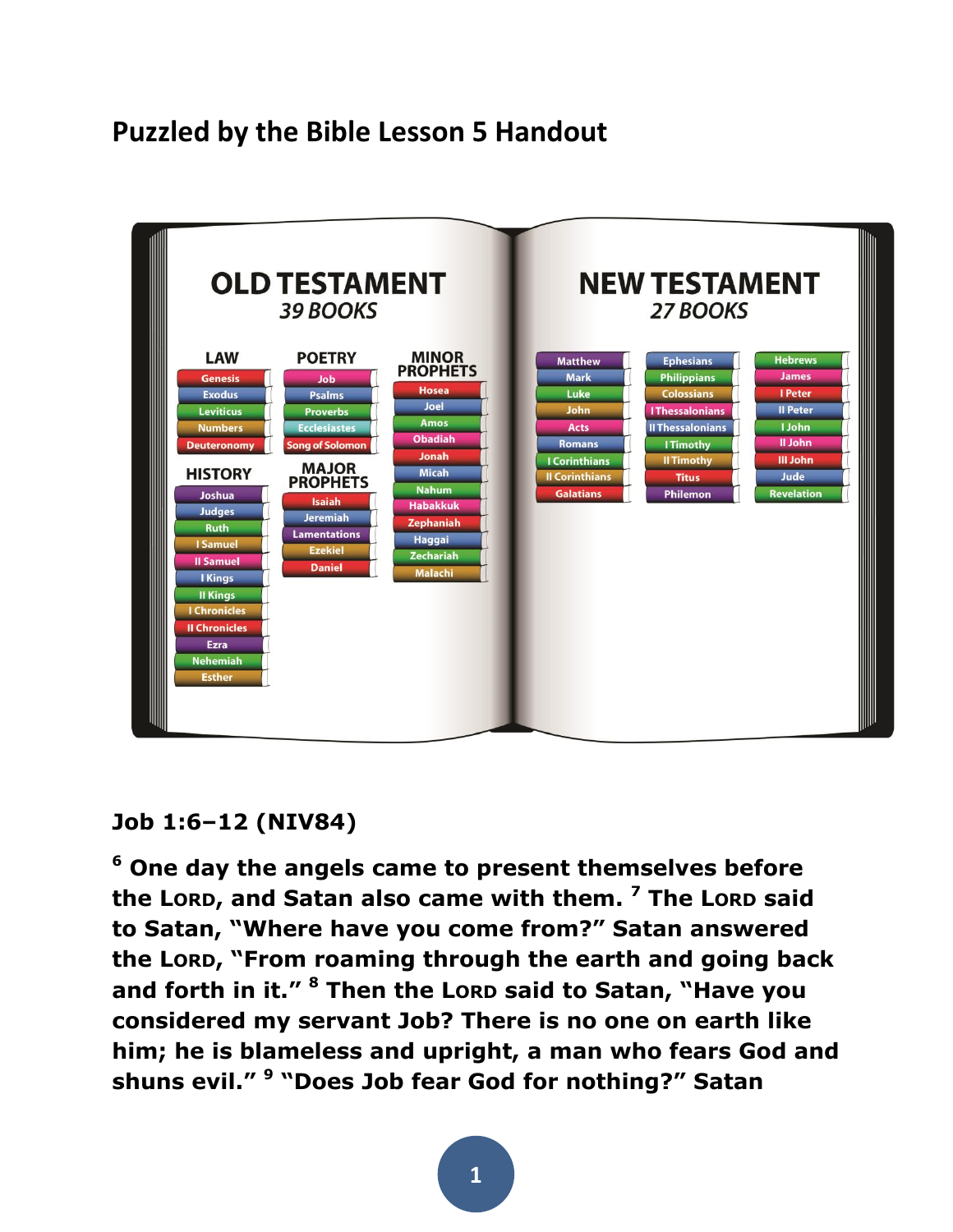**replied. <sup>10</sup> "Have you not put a hedge around him and his household and everything he has? You have blessed the work of his hands, so that his flocks and herds are spread throughout the land. <sup>11</sup> But stretch out your hand and strike everything he has, and he will surely curse you to your face." <sup>12</sup> The LORD said to Satan, "Very well, then, everything he has is in your hands, but on the man himself do not lay a finger." Then Satan went out from the presence of the LORD.** 

```
Job 1:20–21 (NIV84)
```
**<sup>20</sup> At this, Job got up and tore his robe and shaved his head. Then he fell to the ground in worship <sup>21</sup> and said: "Naked I came from my mother's womb, and naked I will depart. The LORD gave and the LORD has taken away; may the name of the LORD be praised."** 

```
Psalm 18:18–19 (AMP)
```
**<sup>18</sup> They confronted** *and* **came upon me in the day of my calamity, but the Lord was my stay** *and* **support. <sup>19</sup> He brought me forth also into a large place; He was delivering me because He was pleased with me** *and* **delighted in me.** 

```
Psalm 13 (AMP)
```
**<sup>1</sup> HOW LONG will You forget me, O Lord? Forever? How long will You hide Your face from me? <sup>2</sup> How long must I lay up cares within me and have sorrow in my heart day after day? How long shall my enemy exalt himself over me? <sup>3</sup> Consider and answer me, O Lord my God; lighten the eyes [of my faith to behold Your face in the pitchlike darkness], lest I sleep the sleep of death, <sup>4</sup> Lest my enemy say, I have prevailed over him,** *and* **those that trouble me rejoice when I am shaken. <sup>5</sup> But I have trusted, leaned on,**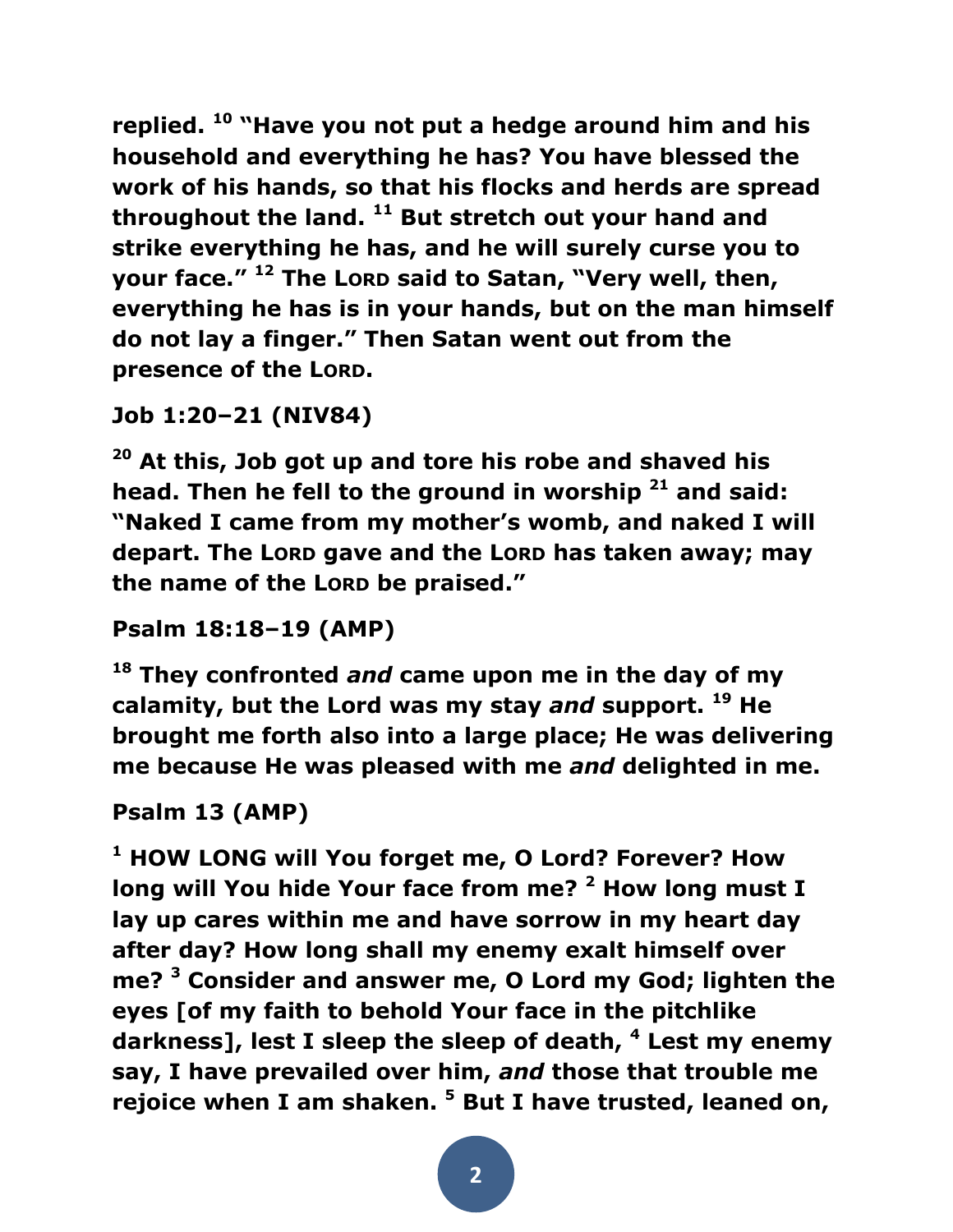*and* **been confident in Your mercy** *and* **loving-kindness; my heart shall rejoice** *and* **be in high spirits in Your salvation. <sup>6</sup> I will sing to the Lord, because He has dealt bountifully with me.** 

## **Proverbs 3:3–6 (NASB95)**

**<sup>3</sup> Do not let kindness and truth leave you; Bind them around your neck, Write them on the tablet of your heart. <sup>4</sup> So you will find favor and good repute In the sight of God and man. <sup>5</sup> Trust in the LORD with all your heart And do not lean on your own understanding. <sup>6</sup> In all your ways acknowledge Him, And He will make your paths straight.** 

# **Song of Solomon 1:2–4 (NASB95)**

**2 "May he kiss me with the kisses of his mouth! For your love is better than wine. <sup>3</sup> "Your oils have a pleasing fragrance, Your name is** *like* **purified oil; Therefore the maidens love you. <sup>4</sup> "Draw me after you** *and* **let us run**  *together!* **The king has brought me into his chambers." "We will rejoice in you and be glad; We will extol your love more than wine. Rightly do they love you."**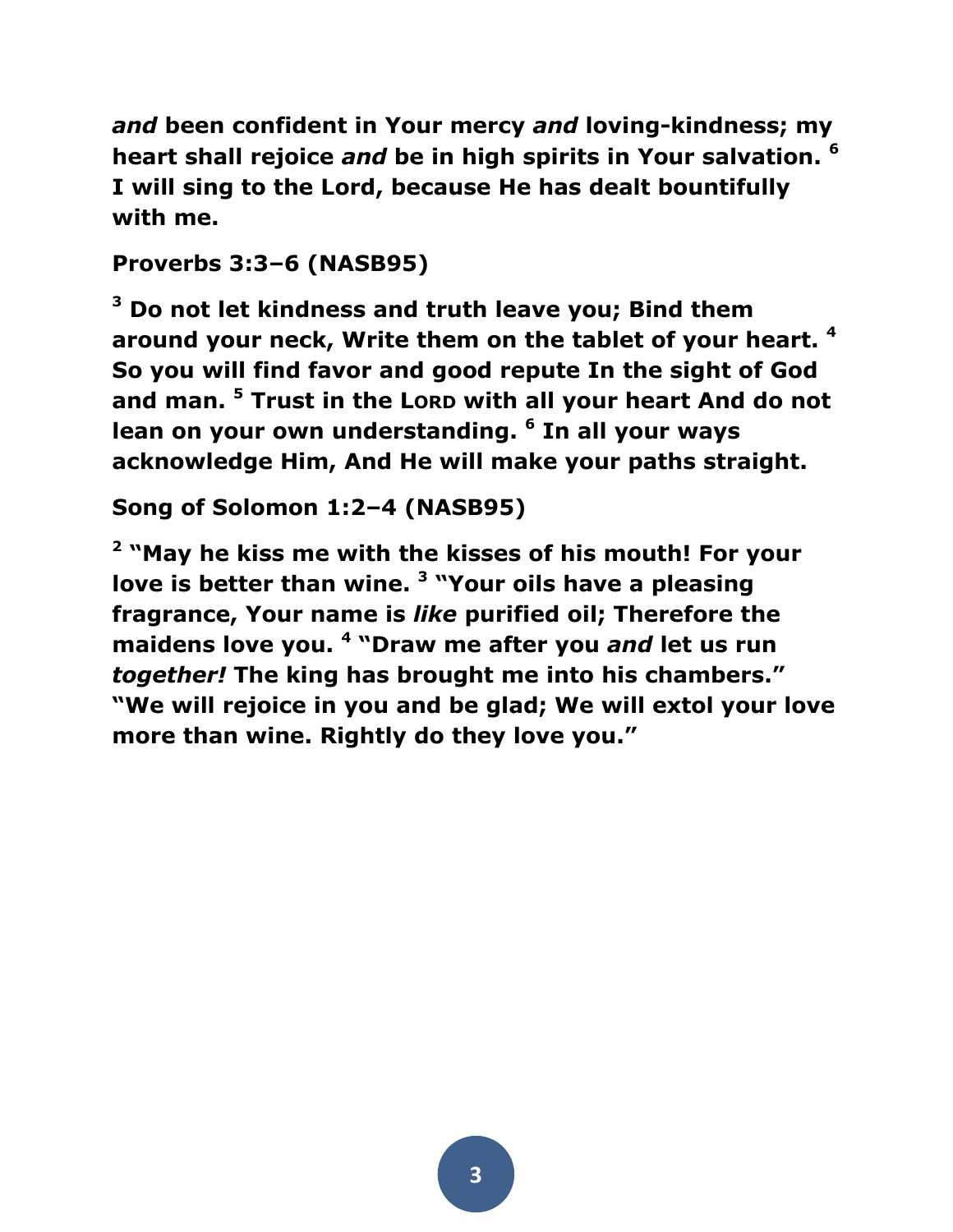

**Matthew 5:14-16 "You are the light of the world. A city set on a hill cannot be hidden; nor does** *anyone* **light a lamp and put it under a basket, but on the lampstand, and it gives light to all who are in the house. "Let your light shine before men in such a way that they may see your good works, and glorify your Father who is in heaven."**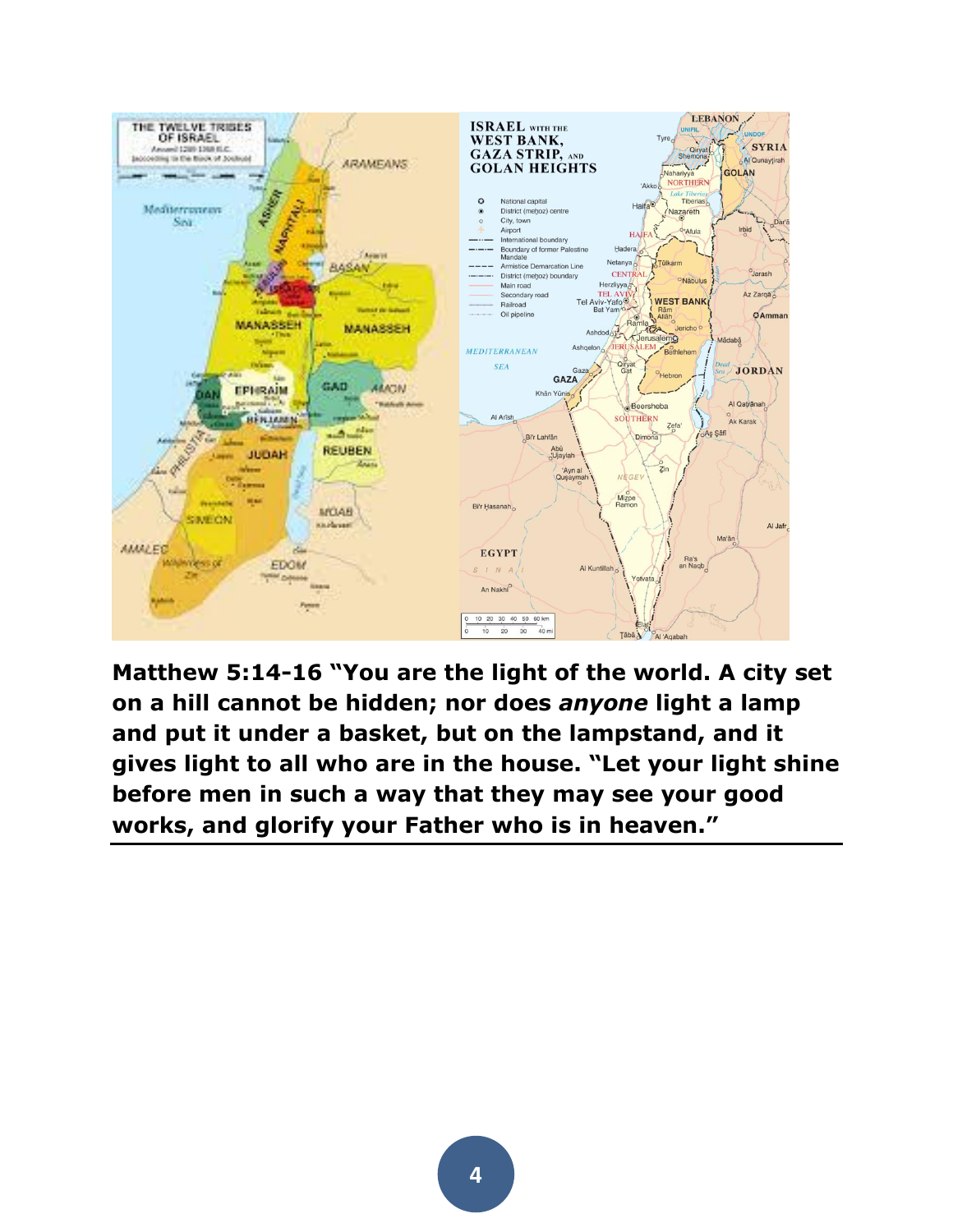

**Acts 26:16–19 (The Message)** 

**<sup>16</sup> But now, up on your feet—I have a job for you. I've hand-picked you to be a servant and witness to what's happened today, and to what I am going to show you. <sup>17</sup> " 'I'm sending you off <sup>18</sup> to open the eyes of the outsiders so they can see the difference between dark and light, and choose light, see the difference between Satan and God, and choose God. I'm sending you off to present my offer of sins forgiven, and a place in the family, inviting them into the company of those who begin real living by believing in me.'** 

**[Judges 2:16-19:](http://biblia.com/bible/esv/Judges%202.16-19) "Then the LORD raised up judges, who saved them out of the hands of these raiders. Yet they would not listen to their judges but prostituted themselves to other gods and worshiped them. Unlike their fathers, they quickly turned from the way in which their fathers had walked, the way of obedience to the LORD's commands. Whenever the LORD raised up a judge for them, he was with the judge and saved them out of the hands of their enemies as long as the judge lived; for the LORD had compassion on them as they groaned under those who oppressed and afflicted them. But when the judge died, the people returned to ways even more corrupt**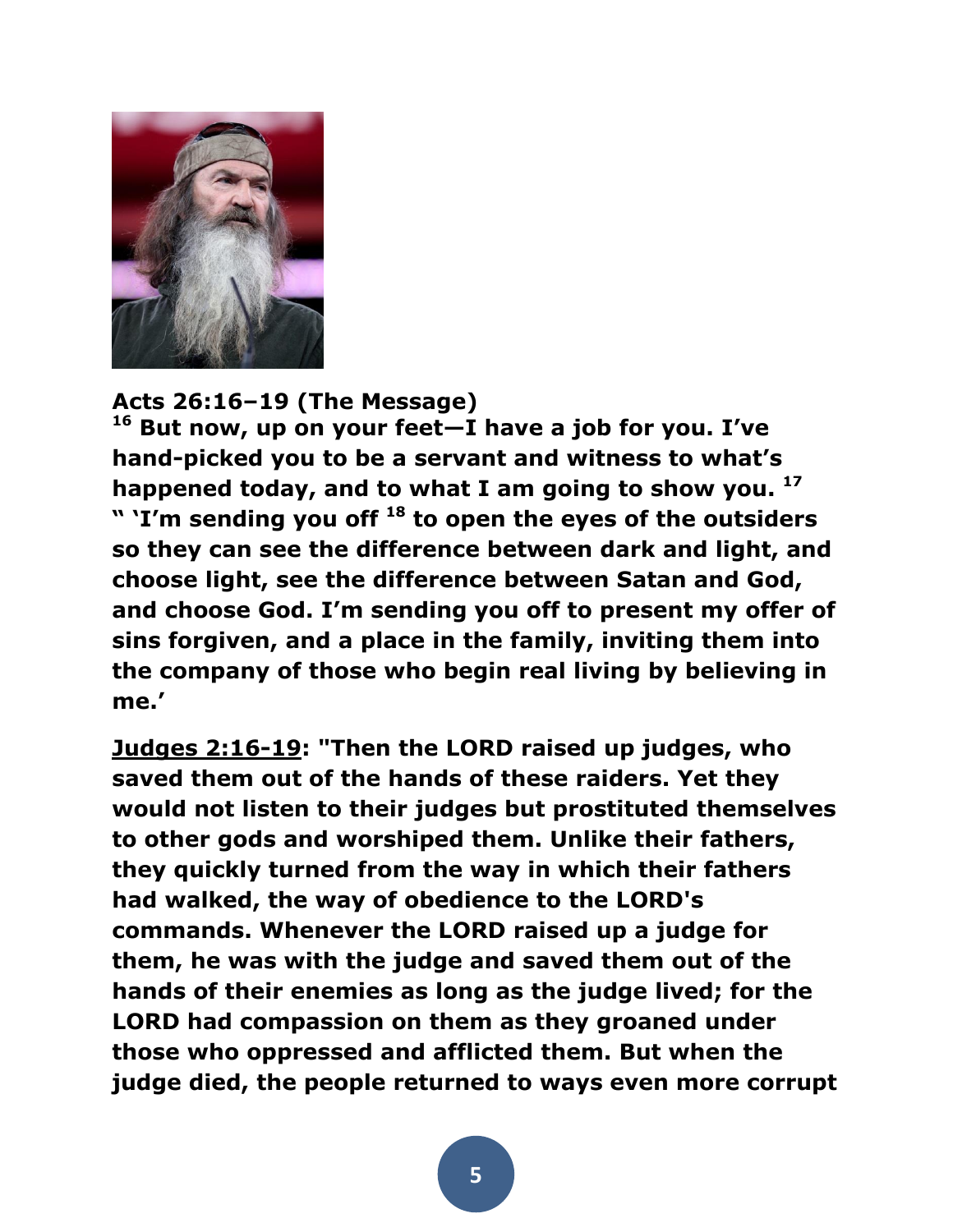**than those of their fathers, following other gods and serving and worshiping them. They refused to give up their evil practices and stubborn ways**."

**[Judges 10:15](http://biblia.com/bible/esv/Judges%2010.15): "But the Israelites said to the LORD, 'We have sinned. Do with us whatever you think best, but please rescue us now.'"**

**[Judges 21:25](http://biblia.com/bible/esv/Judges%2021.25): "In those days Israel had no king; everyone did as he saw fit."**

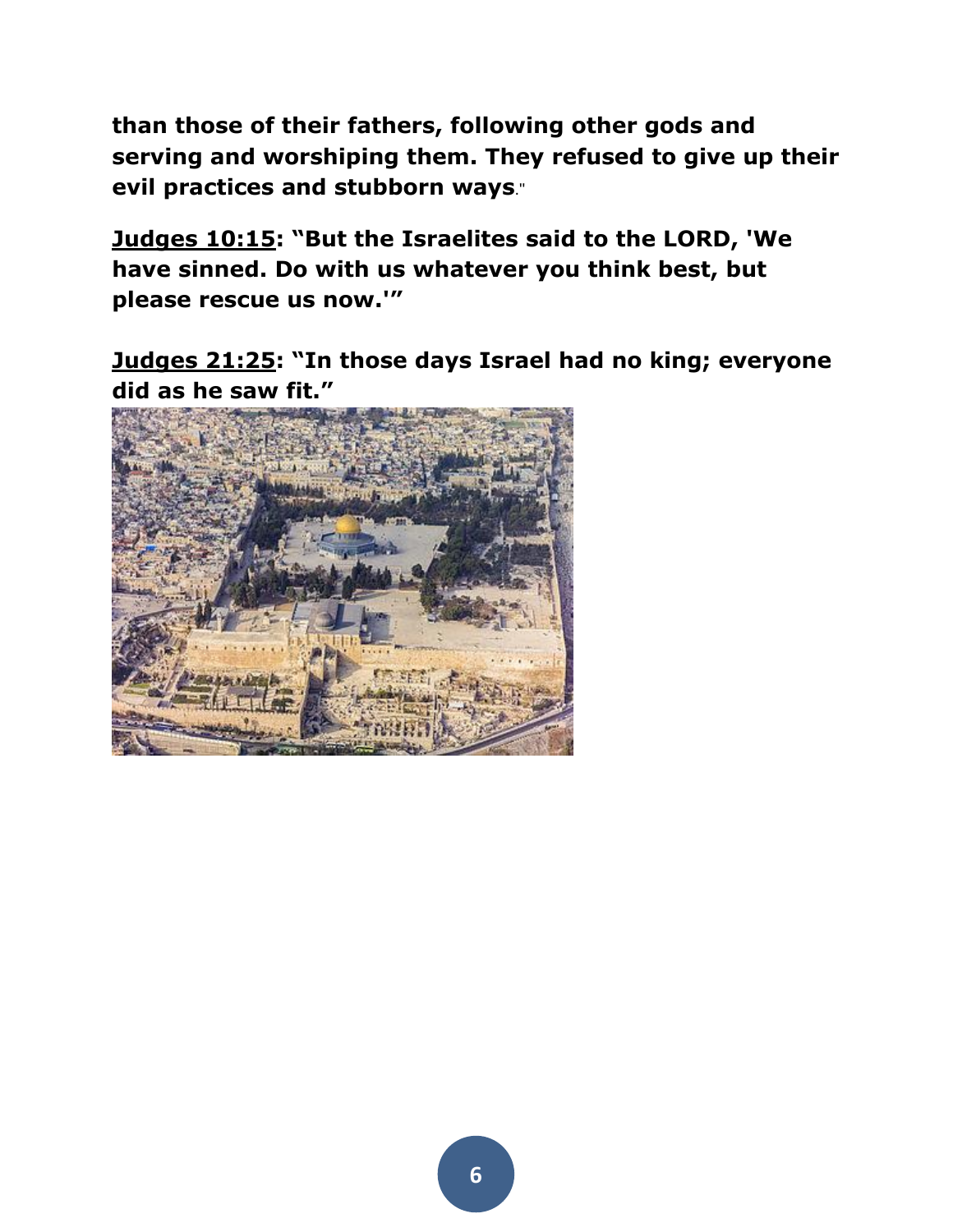

**[Nehemiah 1:3,](http://biblia.com/bible/esv/Nehemiah%201.3) "They said to me, 'Those who survived the exile and are back in the province are in great trouble and disgrace. The wall of Jerusalem is broken down, and its gates have been burned with fire.'"**

**[Nehemiah 6:15-16,](http://biblia.com/bible/esv/Nehemiah%206.15-16) "So the wall was completed on the twenty-fifth of Elul, in fifty-two days. When all our enemies heard about this, all the surrounding nations were afraid and lost their self-confidence, because they realized that this work had been done with the help of our God.**

#### **Nehemiah 8:1–3 (AMP)**

**<sup>1</sup> THEN ALL the people gathered together as one man in the broad place before the Water Gate; and they asked Ezra the scribe to bring the Book of the Law of Moses, which the Lord had given to Israel. <sup>2</sup> And Ezra the priest brought the Law before the assembly of both men and women and all who could hear with understanding, on the**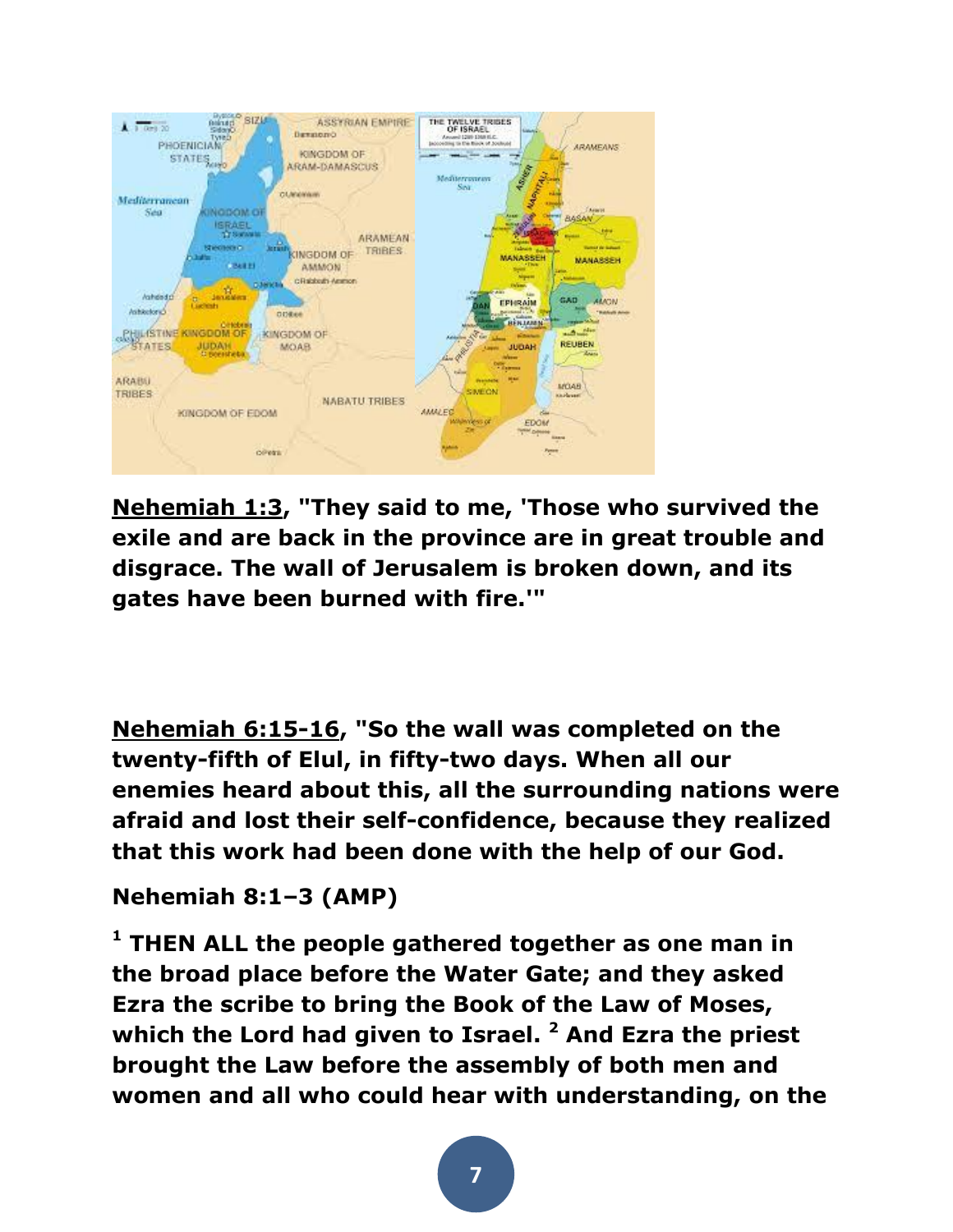**first of the seventh month. <sup>3</sup> He read from it, facing the broad place before the Water Gate, from early morning until noon, in the presence of the men and women and those who could understand; and all the people were attentive to the Book of the Law.** 

### **Ezra 3:12 (AMP)**

**<sup>12</sup> But many of the priests and Levites and heads of fathers' houses, old men who had seen the first house [Solomon's temple], when the foundation of this house was laid before their eyes, wept with a loud voice, though many shouted aloud for joy.**

#### **Micah 5:2 (AMP)**

**<sup>2</sup> But you, Bethlehem Ephratah, you are little to be among the clans of Judah; [yet] out of you shall One come forth for Me Who is to be Ruler in Israel, Whose goings forth have been from of old, from ancient days (eternity).** 

**600-700 years before Jesus Isaiah prophesies this:**

#### **Isaiah 7:14 (AMP)**

**<sup>14</sup> Therefore the Lord Himself shall give you a sign: Behold, the young woman who is unmarried** *and* **a virgin shall conceive and bear a son, and shall call his name Immanuel [God with us].** 

**600 BC Isaiah prophesies this about Jesus**

```
Isaiah 53 (NASB95)
```